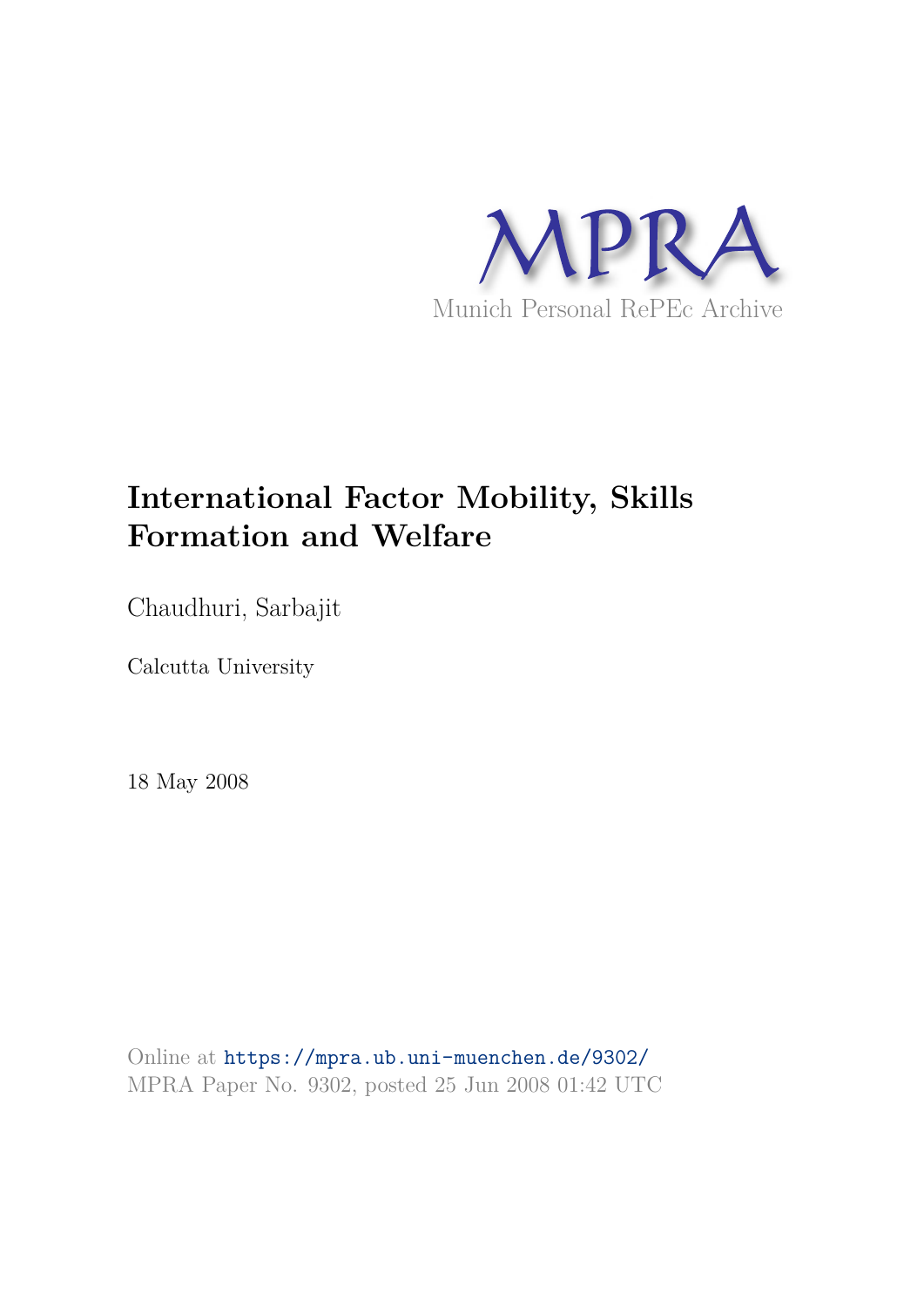#### **International Factor Mobility, Skills Formation and Welfare**

**Sarbajit Chaudhuri Professor Dept. of Economics University of Calcutta 56A, B.T. Road Kolkata 700 050 India.** 

**Address for communication:** Dr. Sarbajit Chaudhuri, 23 Dr. P.N. Guha Road, Belgharia, Kolkata 700083, India. Tel: 91-33-541-0455 (R), 91-33-557-5082 (C.U.) Fax: 91-33-2844-1490 (P) E-mail: sarbajitch@yahoo.com, sceco@caluniv.ac.in

# **(This version: May 2008)**

**Abstract:** The paper examines the welfare consequences of an inflow of foreign capital and an emigration of skilled labour in a small open economy in terms of a four sector general equilibrium model in the presence of endogenous skill formation and imperfection in the market for unskilled labour. It finds that both foreign capital and emigration of skilled labour may be welfare-improving although the outcomes of these policies depend on the relative capital intensities of different sectors and the magnitude of imperfection in the market for unskilled labour. Measures like labour market reform and capital subsidy (or tax) to the appropriate sector may be resorted to improve national welfare and ensure higher skills formation.

**JEL classification:** F11; F13; F22

**Keywords:** Foreign capital; Skills formation; Labour market imperfection; National welfare; Labour market reform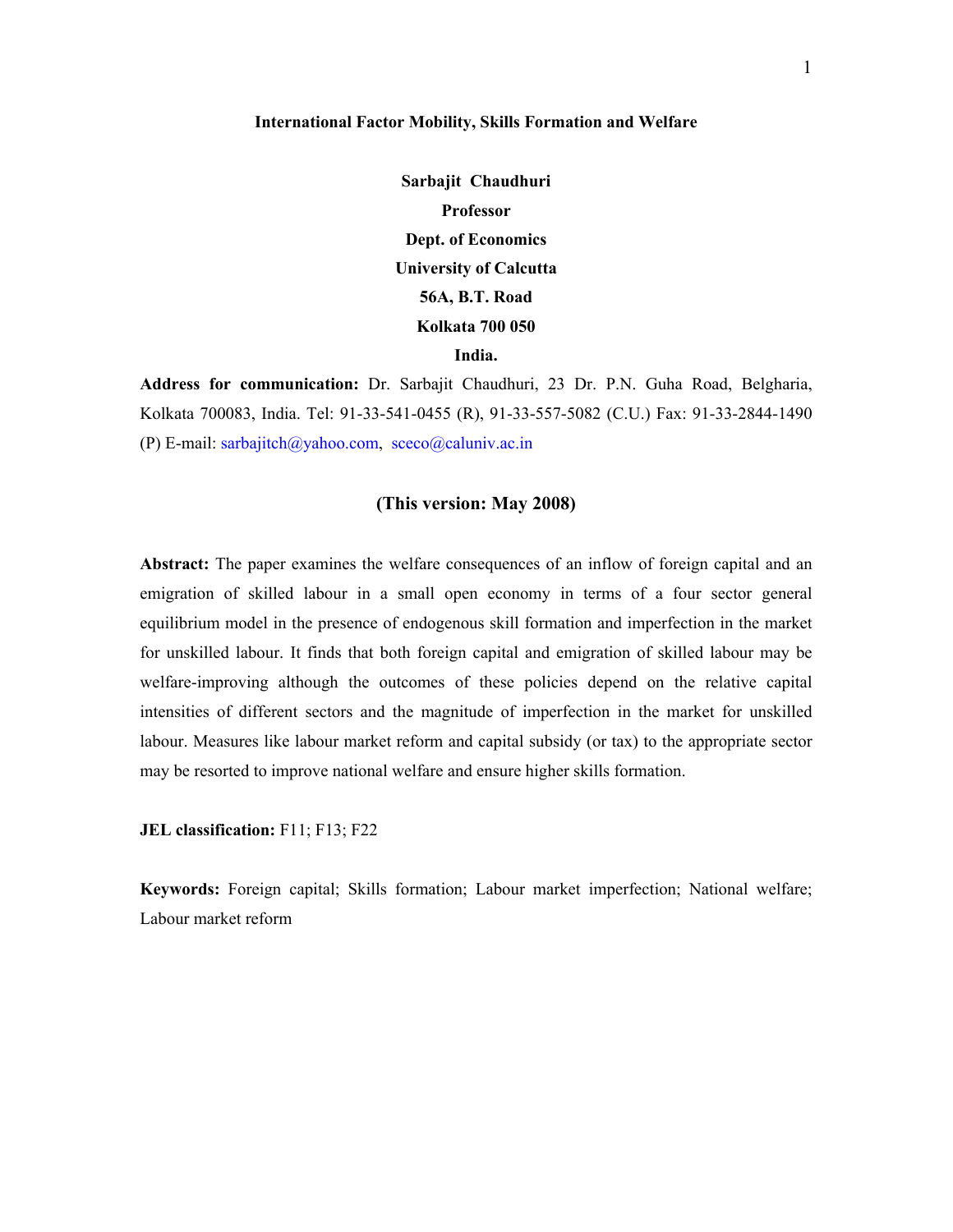#### **International Factor Mobility, Skills Formation and Welfare**

# **1. Introduction**

-

The last two decades have witnessed a rapid growth of the global economy, reflected in reduced trade barriers, increased international trade, highly mobile capital and labour and the rapid transmission of technology across national lines. As an integral part of liberalized economic policy package FDI norms in developing countries have been relaxed considerably and several sectors, hitherto protected, have been opened up to foreign capitalists so that inflows of foreign capital take place in abundance in order to facilitate economic growth. It is important to mention that these countries have been able to attract a substantial amount of foreign capital during the period of economic reforms.**<sup>1</sup>** After allowing FDI in key sectors such as telecom, insurance, food processing and even retail, policymakers of the developing countries, for example, India are toying with the idea of permitting foreign investment in elementary and higher education.

As the Indian economy is growing at about 9%, she has started to experience a large gap between the demand for skilled labour and the supply of it. The role of agriculture in the economy in terms of its contribution to GDP is declining fast and the contribution of the industry, particularly the services sector, is increasing. Now, as the role of services sector is predominant, the question of shortage of skilled labour, therefore, arises. That is why with a sense of urgency, the government has initiated the national skill development mission. The policymakers have been doing intensive exercise as to how this mission could be brought into existence and the skill deficit could be mitigated. The private sector is being urged to be involved in every stage of the mission, particularly, in designing the process and supplying the faculty. The policymakers are even contemplating with the idea of allowing FDI in higher education.

When the country is facing a shortage of skilled labour and looking out for measures for overcoming the problem emigration of labour, particularly that of skilled labour, has gained a tremendous momentum in the liberalized regime. Globalization perpetuates emigration from

<sup>&</sup>lt;sup>1</sup> As per the UNCTAD (2005) report, FDI inflows to developing countries increased from 8,455 millions of dollars in 1980 to 2,33,227 millions of dollars in 2004. FDI inward stocks in the corresponding years were 1,32,044 and 22,32,868 millions of dollars, respectively.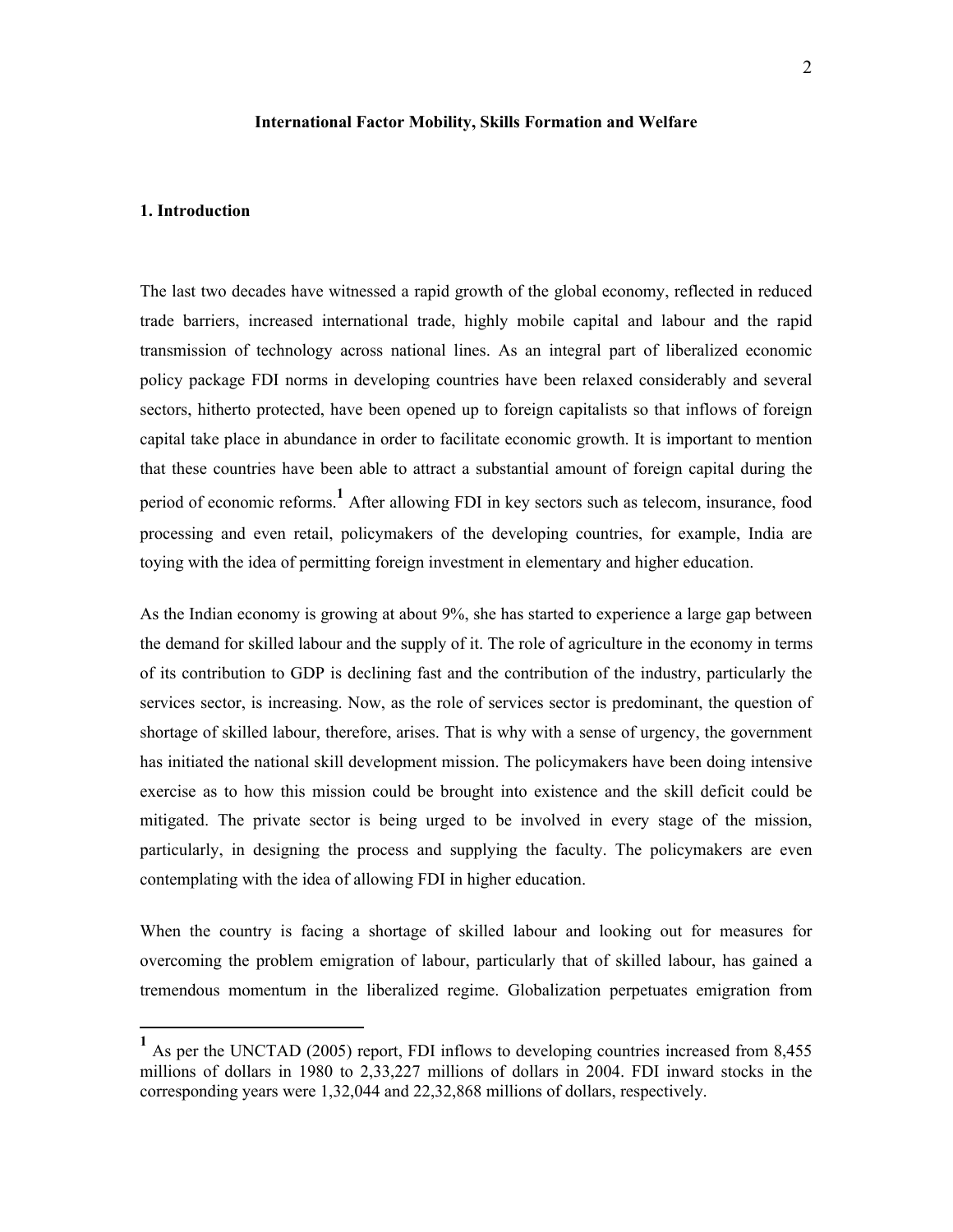developing countries in the following way. It stimulates consumerism and consumption and raises expectations regarding the standard of living. The widening gap between consumption expectations and the available standard of living within structural constraints of the developing countries, combined with easy access to information and migration networks, in turn create tremendous pressure for emigration (Zhou and Gatewood (2000)).

In a typical developing country there is scarcity of both capital and skilled labour. Therefore, economic growth, induced by foreign capital inflows, and skills formation are equally important from the perspective of these nations. To overcome the shortage of educated workforce the developing countries have been allocating a higher amount of fund for secondary education and the higher education over the last two decades.**<sup>2</sup>** It is beyond any doubt that inflows of foreign capital, expansion of higher educational facilities and skills formation and emigration of skilled labour from developing countries must have important consequences for the country in question. Quite naturally, trade and development economists are likely to be concerned in examining the implications of all these policies on welfare and labour markets of these countries.

There is a large theoretical literature that examines the consequence of foreign capital inflows in the developing economies. Notable contributions are those of Brecher and Alejandro (1977), Khan (1980, 1982), Chandra and Khan (1993), Grinols (1991), Marjit and Beladi (1996), Chaudhuri (2005, 2007) etc. Although in the early literature FDI was shown to be immiserizing, later analyses have shown that variants of the Hechscher-Ohlin-Samuelson structure can be constructed adequately taking into consideration the salient features of the developing economies where foreign capital inflows could be welfare-improving. On the other hand, there exists a conventional theoretical literature, which analyzes the effect of emigration of labour from a developing country on the welfare of the non-migrants in that country. Some of the important works are Bhagwati and Rodriguez (1975), Rodriguez (1975), Rivera-Batiz (1982) and Quibria (1988). These works show that emigration of labour may or may not improve the welfare of the non-migrants under different circumstances. However, in these papers we do not find any distinction between migrant and non-migrant labour force from the viewpoint of skill. There are some later works like Feenstra and Hanson (1996), Yabuuchi and Chaudhuri (2007), Marjit and Acharya (2003), Marjit, Beladi and Chakrabarti (2004), Chaudhuri and Yabuuchi (2007) and Kar

-

<sup>&</sup>lt;sup>2</sup> For example, the Indian government in its central budget 2008 has increased total allocation for the education sector by 20 per cent from Rs28,674 crore in 2007-08 to Rs34,400 crore in 2008- 09. Allocation of fund for secondary and higher education has been increased significantly.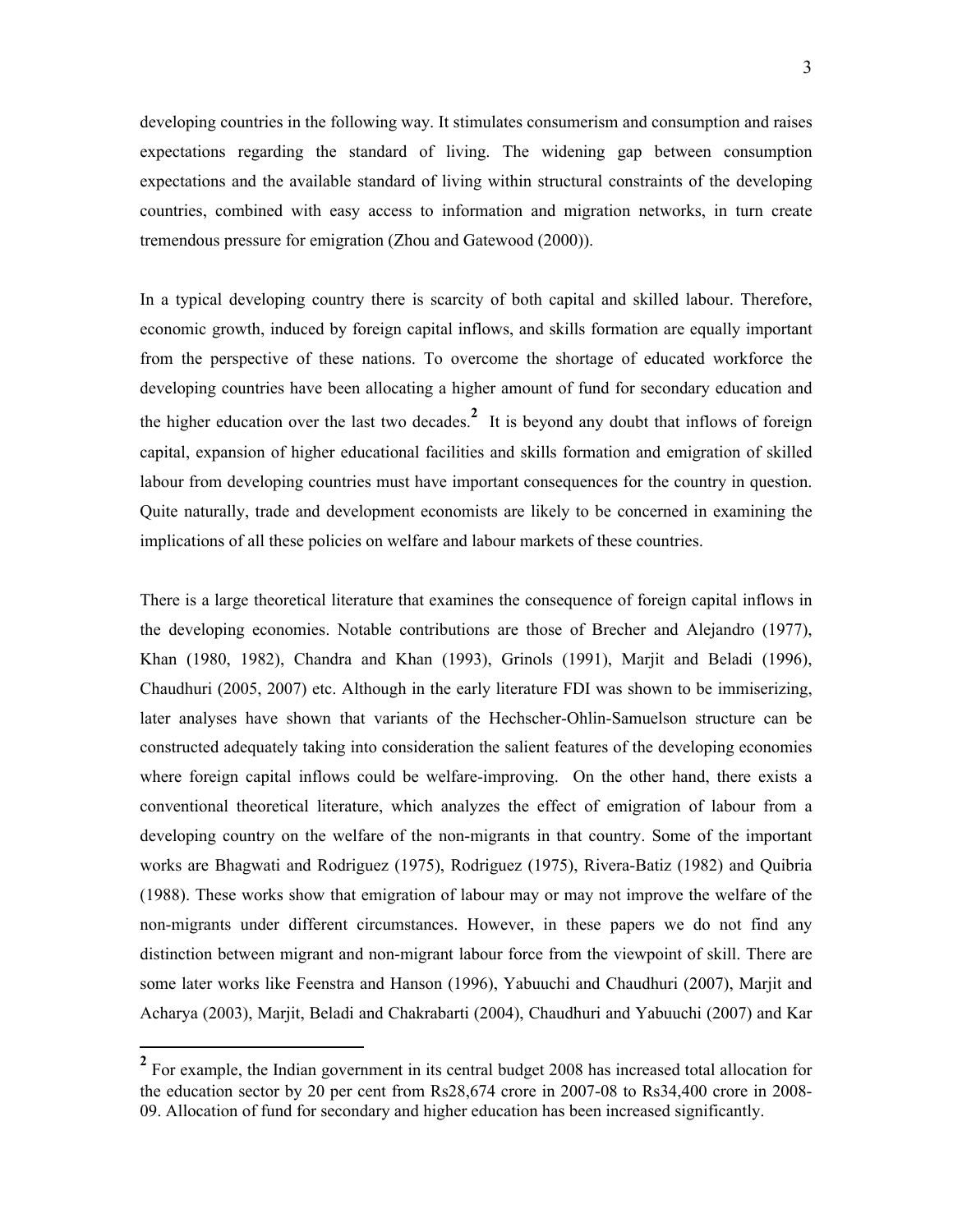and Marjit (2005) that have explained the rising skilled-unskilled wage inequality in the developing nations during the liberalized period. However, none of these papers examines the welfare consequence of emigration of skilled labour, analyzes the process of endogenous skill formation and considers the possibility of foreign capital inflow in education. There is, however, a paper by Kar and Beladi (2004) that has studied the welfare implications of skill formation and international migration of both skilled and unskilled labour using a four-sector general equilibrium framework. However, they have not taken into consideration the imperfection in the market for unskilled labour, which is an important characteristic of the developing nations, and the possibility of foreign capital inflow into the education sector.<sup>3</sup> Besides, they have neither explicitly discussed policy implications of their results nor have suggested appropriate measures that can improve welfare of the economy in the presence of skill formation and international migration of labour.

The present paper develops a four-sector general equilibrium model to analyze welfare consequence of an inflow of foreign capital and emigration of skilled labour in the presence of endogenous skill formation and imperfection in the market for unskilled labour. There is an agricultural sector that requires land and unskilled labour for its production. Another sector produces a low-skill manufacturing commodity using unskilled labour and capital. In this sector unskilled workers are unionized and earn a higher unionized wage than their counterparts in the agricultural sector. There is a skill formation sector as well where one unit of unskilled labour and some amount of capital are required to produce one unit of skilled labour. Finally, sector 4 produces a high-skill product with the help of skilled labour and capital. The economy starts with given endowments of both types of labour. The endowment of skilled labour increases and that of unskilled labour decreases due to skills formation. This theoretical analysis leads to some interesting results. For example, both foreign capital inflow and emigration of skilled labour may be welfare-improving under reasonable conditions. However, the welfare effects depend on the relative capital intensities of different sectors and the magnitude of imperfection in the market for unskilled labour. The policy consequences on skills formation also depend on these factors. Labour market reform and/or the protectionist policy and/or a capital subsidy policy to the appropriate sector (s) should be adopted so as to foster both economic growth and skills formation.

**<sup>3</sup>** One of the results of Kar and Beladi (2004) is that skills formation suffers if the price of the primary export good rises. This result is different in the present paper. See footnote 8 for details.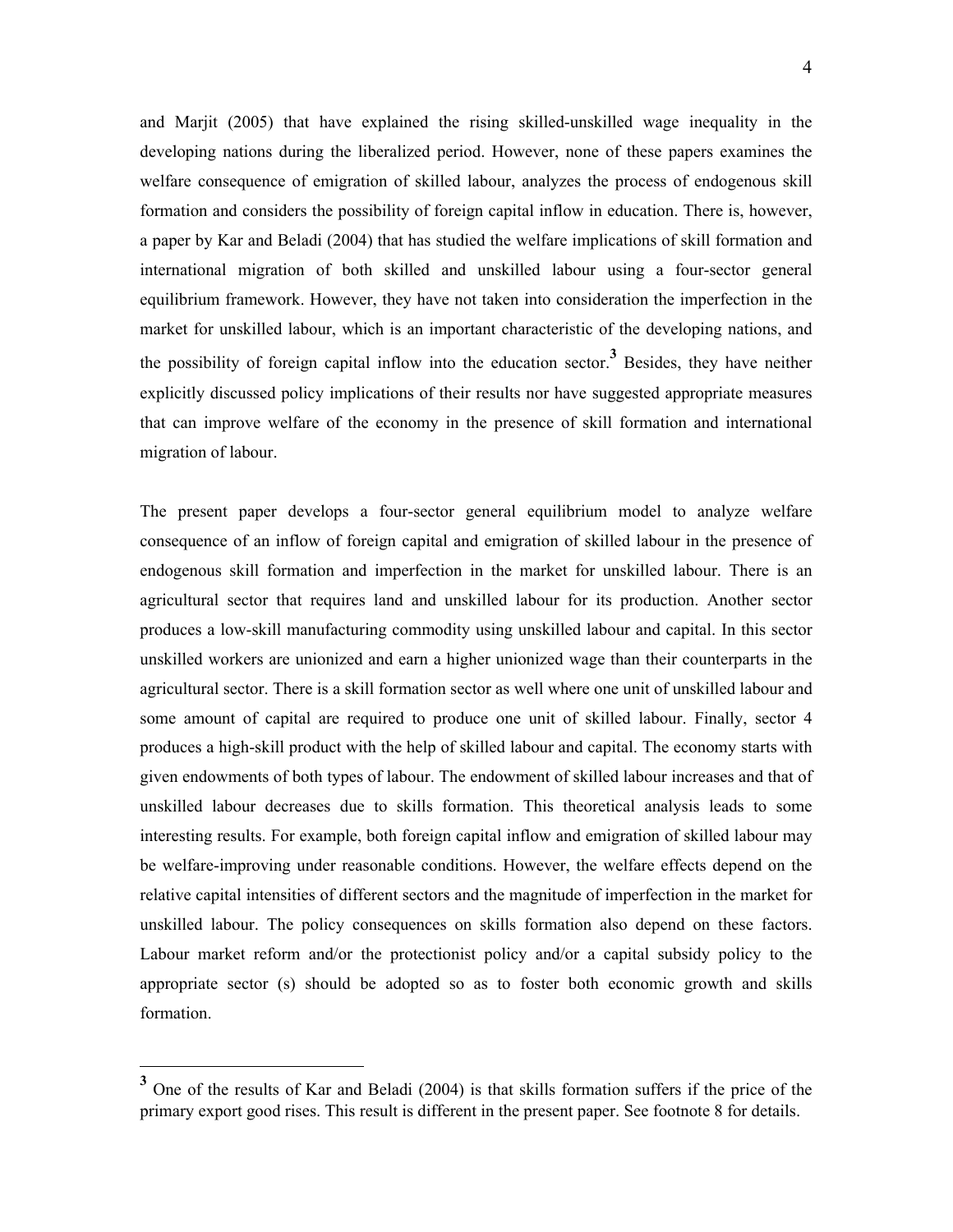#### **2. The Model**

5

We consider a small open economy with four sectors where all the sectors operate at close vicinity. Land, capital, skilled and unskilled labour are the four inputs of production. Sector 1 is an export sector that produces an agricultural commodity using unskilled labour and land. Sector 2 is the tariff protected import-competing sector that produces a low-skill manufacturing commodity with the help of unskilled labour and capital. The unskilled labour market in sector 2 is imperfect. The workers are here unionized and receive a higher unionized wage,  $W^*$ , than their counterparts in sector 1. Sector 3 is the education sector where skilled labour is the output and unskilled labour and capital are the two inputs. Some amount of capital and one unit of unskilled labour together produce 1 one unit of skilled labour. Finally, sector 4 is another export sector that produces a high-skill commodity using skilled labour and capital. So land and skilled labour are specific to sectors 1 and 4, respectively. Unskilled labour is perfectly mobile between sectors 1 and 3 while capital is perfectly mobile among sectors 2, 3 and 4. Sector 3 is a nontraded sector.**<sup>4</sup>** Unskilled workers in this model have three options. First they try to get employment in sector 2 that offers a high wage. Those who are unable to get employment in this sector are automatically absorbed either in the low-skill sector (sector 1) or in sector 3 for endogenous skill formation. The economy has an initial endowment of skilled labour,  $S_0$ . Owing to endogenous skill formation the endowment increases to  $(S_0 + X_3)$  at the expense of the endowment of unskilled labour. The capital stock of the economy consists of both domestic capital and foreign capital and these are perfect substitutes. Production functions exhibit constant returns to scale with diminishing marginal productivity to each factor. All markets except the labour market facing sector 2 are perfectly competitive. All the four inputs are fully employed. Commodity 2 is chosen as the numeraire.

We will use the following symbols for formal presentation of the model.

 $a_{ii}$  = amount of *j* th input required to produce 1 unit of output of the *i* th sector,  $i = 1,2,3,4$  and  $j = L, S, N, K;$ 

 $P_i$  = world price of the *i* th commodity,  $i = 1, 4$ ;

<sup>&</sup>lt;sup>4</sup> The trade pattern is relevant to a country like India which exports both high-skill and primary agricultural commodities.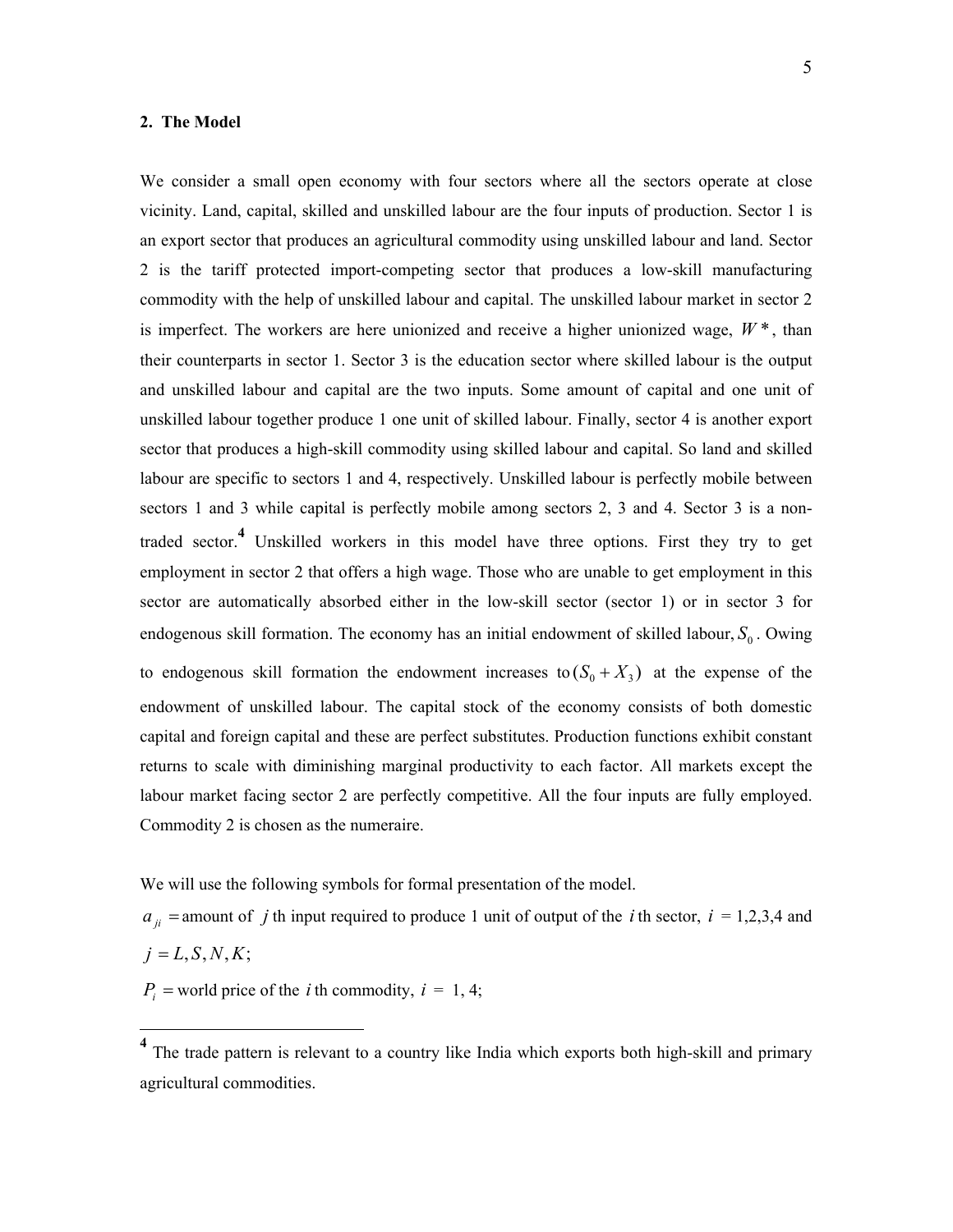$R$  = return to land;

 $r$  = return to capital;

 $W =$  competitive unskilled wage rate in sectors 1 and 3;

 $W^*$  = unionized unskilled wage in sector 2;

 $W<sub>S</sub>$  = skilled wage rate;

 $L =$ labour endowment;

- $N =$  endowment of land;
- $K<sub>D</sub>$  = domestic capital stock;
- $K_F$  = foreign capital stock;
- $K =$ aggregate stock of capital of the economy (domestic plus foreign);
- $S_0$  = initial endowment of skilled labour;

 $X_i$  = output of the *i* th sector;

 $\theta_{ii}$  = distributive share of the *j* th input in the *i* th industry; *i* = 1, 2,3,4 and *j* = *L*, *S*, *N*, *K*;

 $\lambda_{ji}$  ≡ proportion of the *j* th input employed in the *i* th sector, *i* = 1, 2,3,4 and *j* = *L*, *S*, *N*, *K*;

- "∧"= proportional change;
- *Y* = national income at world prices.

The general equilibrium is represented by the set of following equations.

$$
Wa_{L1} + Ra_{N1} = P_1 \tag{1}
$$

$$
W * a_{L2} + ra_{K2} = (1+t)
$$
 (2)

$$
Wa_{L3} + ra_{K3} = W_S \tag{3}
$$

$$
W_{S}a_{S4} + ra_{K4} = P_{4}
$$
\n(4)

Equations  $(1) - (4)$  state that unit cost of production of each commodity must equal its domestic price in equilibrium. In other words, these are the four competitive industry equilibrium conditions in the different sectors of the economy.

Full-employment of land, unskilled labour, skilled labour and capital implies the following equations, respectively.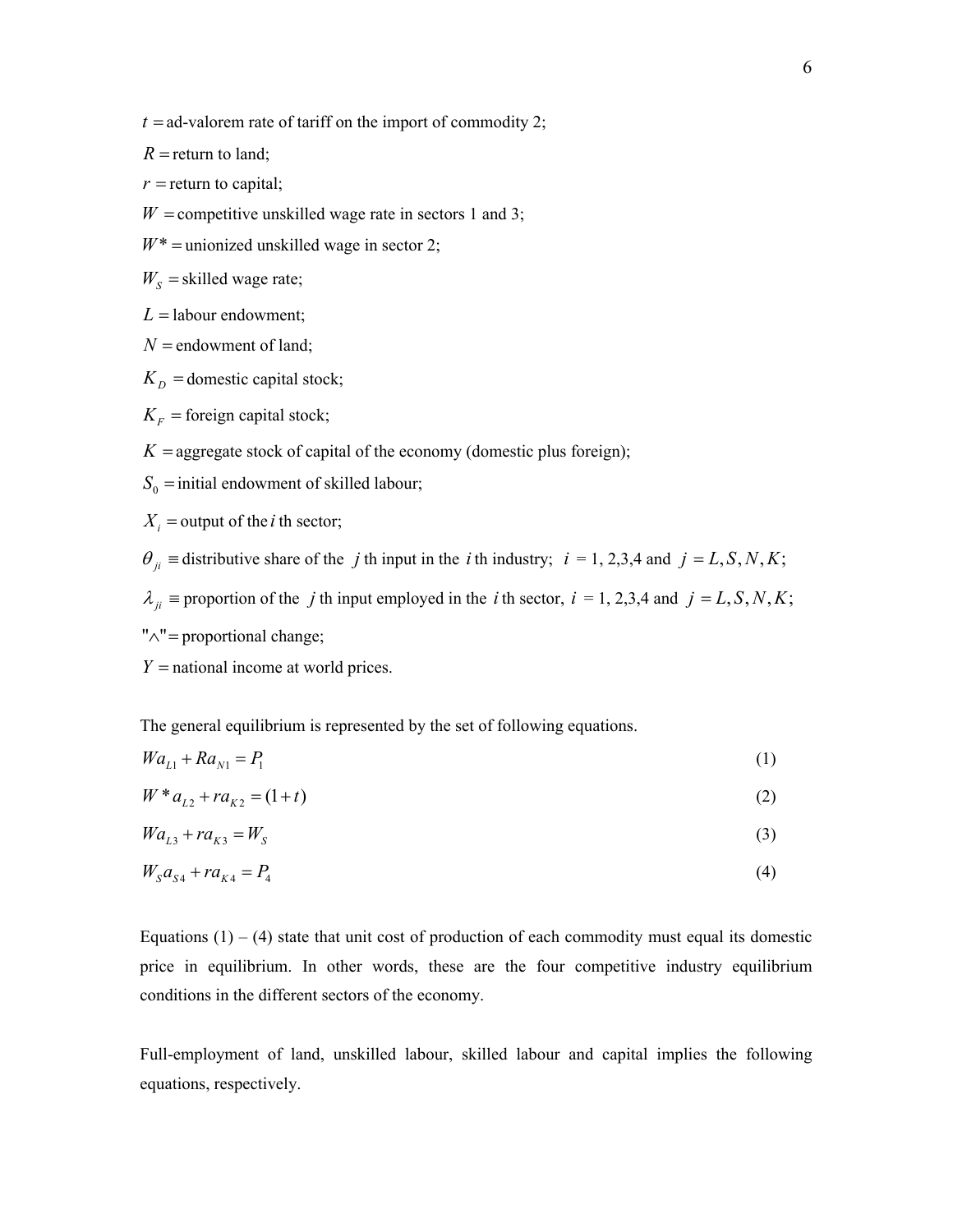$$
a_{N1}X_1 = N \tag{5}
$$

$$
a_{L1}X_1 + a_{L2}X_2 + a_{L3}X_3 = L \square^5
$$
\n<sup>(6)</sup>

$$
a_{S4}X_4 = S_0 + X_3 \tag{7}
$$

$$
a_{K2}X_2 + a_{K3}X_3 + a_{K4}X_4 = K_D + K_F = K
$$
\n(8)

We measure welfare of the economy by national income at world prices, *Y* , which is given by**<sup>6</sup>**  $Y = W(a_{11}X_1 + a_{13}X_3) + W^*a_{12}X_2 + W_sS_0 + RN + rK_p - tP_sX_2$  (9)

It is assumed that the foreign capital income is fully repatriated. In equation (9),  $W(a_{L1}X_1 + a_{L3}X_3)$  gives the aggregate wage income of the unskilled workers employed in sectors 1 and 3 of the economy.  $W^* a_{L2} X_2$  is the wage income of the unskilled workers in sector 2.  $W<sub>S</sub>S<sub>0</sub>$  is the wage income of the skilled workers that the economy is initially endowed with<sup>7</sup>. *RN* denotes the rental income to land.  $rK<sub>D</sub>$  is the rental income from domestic capital. Finally,  $tP_2X_2$  measures the cost of tariff protection of the import-competing sector. Using (6) equation (9) may be rewritten as follows.

$$
Y = WL + (W^* - W)a_{L2}X_2 + W_sS_0 + RN + rK_D - tP_2X_2
$$
\n
$$
(9.1)
$$

This is a decomposable production structure as the number unknown factor prices and the number of zero-profit conditions are equal. So factor prices depend on commodity prices only. Given *W* \* the value of *r* is obtained from equation (2).  $W<sub>S</sub>$  is then found from (4). Then plugging the values of *r* and  $W_s$  into (3) the value of *W* is determined. Finally, *R* is obtained from (1) as

 $5$  Note that  $a_{L3}$  is equal to 1.

**<sup>6</sup>** Alternatively, one can measure social welfare by using the strictly concave social welfare function which ultimately becomes function of relative commodity prices and the national income at domestic prices. However, as the relative prices here do not change national income at world prices or at domestic prices can be used as a good proxy for social welfare.

<sup>&</sup>lt;sup>7</sup> It may be noted that income of the workers  $(X_3)$  who are the product of the education sector (sector 3) is not included in the expression for national income as  $X_3$  is produced by using unskilled labour and capital and their remunerations have been included in (9.1).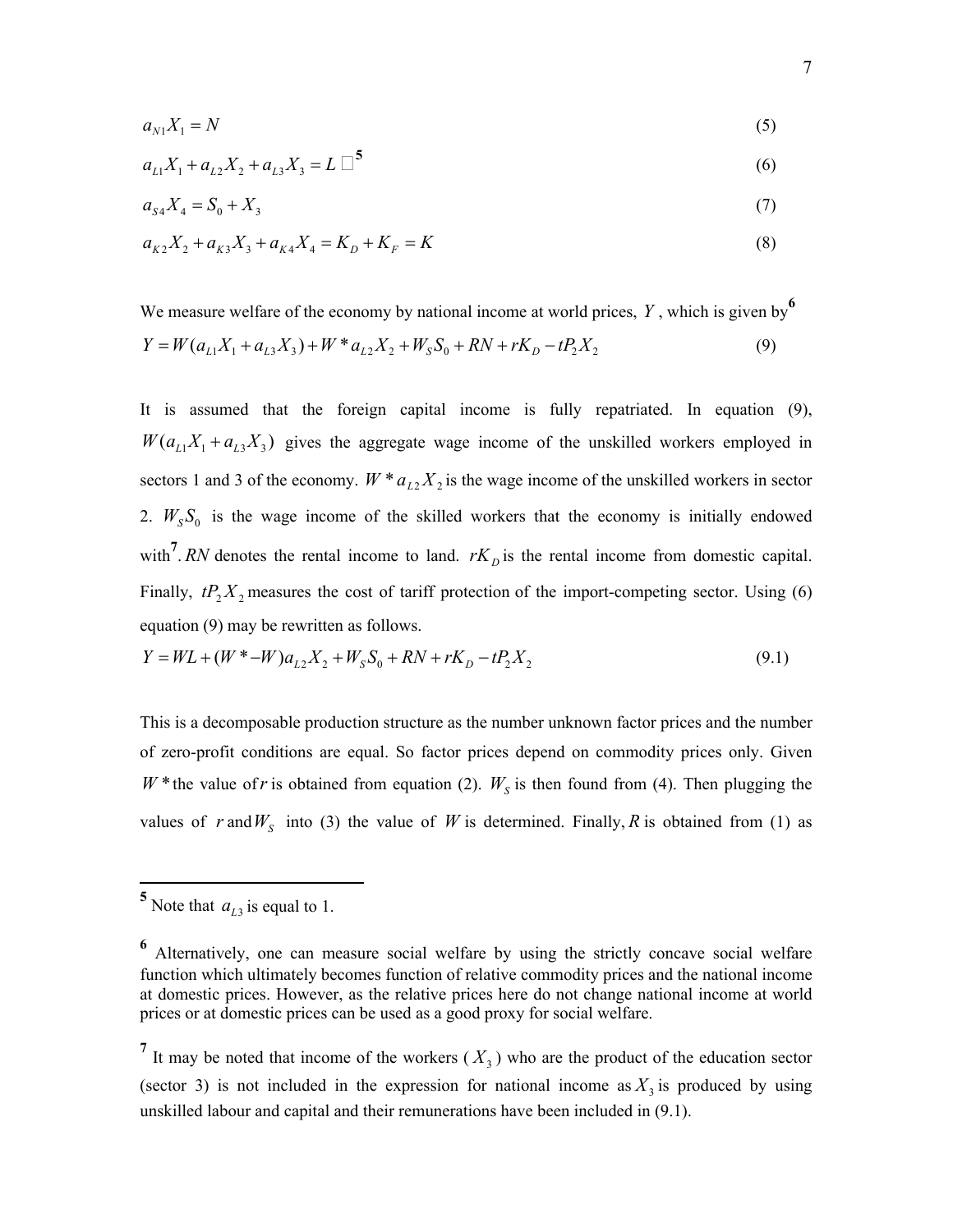*W* has already been determined. Once factor prices are known the factor coefficients,  $a_{ji}$  s are also known. Then from the output equations  $(5) - (8)$   $X_i$  s are determined.

# **3. Comparative statics**

In this section of the paper we are going to analyze the welfare consequences of both foreign capital inflow and an emigration of skill labour. We shall also study the effects of these policies on the endogenous skill formation in the economy.

After using (5) and (7) equations (6) and (8) can be rewritten as follows, respectively.

$$
a_{L2}X_2 + a_{L3}X_3 = L - \left(\frac{a_{L1}N}{a_{N1}}\right) \tag{6.1}
$$

$$
a_{K2}X_2 + a_{K3}X_3 = K - \left(\frac{a_{K4}}{a_{S4}}(S_0 + X_3)\right)
$$
\n(8.1)

Totally differentiating equations (6.1) and (8.1) and writing in a matrix notation one gets the following.

$$
\begin{bmatrix}\n\lambda_{L2} & \lambda_{L3} \\
\lambda_{K2} & (\lambda_{K3} + \overline{\lambda}_{K4})\n\end{bmatrix}\n\begin{bmatrix}\n\hat{X}_2 \\
\hat{X}_3\n\end{bmatrix} =\n\begin{bmatrix}\n0 \\
(\hat{K} - S * \hat{S}_0)\n\end{bmatrix}
$$
\n(10)

where: 
$$
\overline{\lambda}_{K4} = \left[\frac{a_{K4}}{a_{S4}K}(a_{S4}X_4 - S_0)\right] = \left[\frac{a_{K4}}{a_{S4}K}X_3\right] > 0
$$
; and,  $S^* = \left(\frac{a_{K4}S_0}{a_{S4}}\right) > 0$ . (11)

Solving (10) by Cramer's rule one obtains.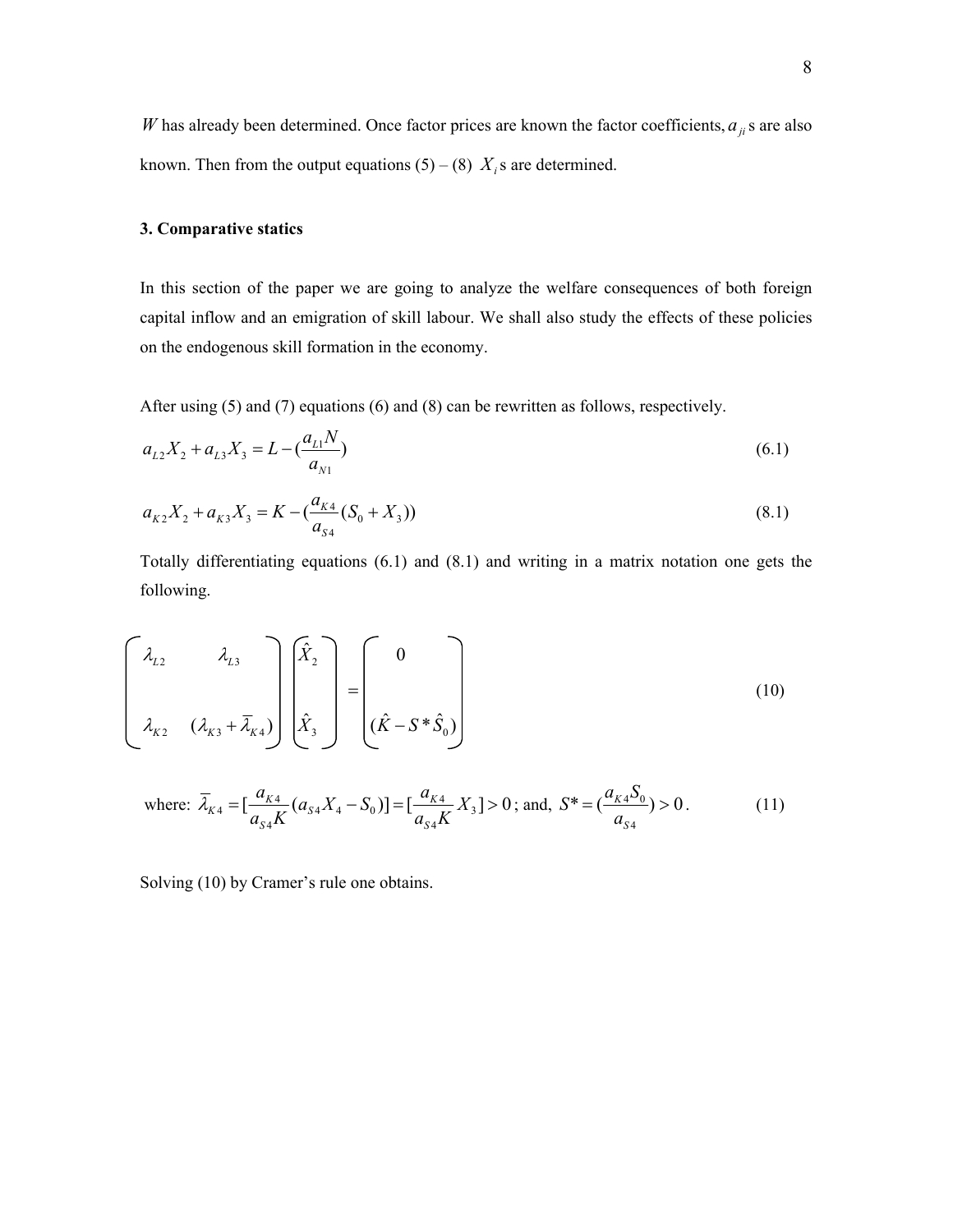$$
\hat{X}_2 = -\left[ \left( \frac{\lambda_{L3}}{|\lambda|} \right) (\hat{K} - S^* \hat{S}_0) \right]; \text{ and, } \sum_{\hat{X}_3 = \left[ \left( \frac{\lambda_{L2}}{|\lambda|} \right) (\hat{K} - S^* \hat{S}_0) \right]}
$$
\n(12)

where: 
$$
|\lambda| = [\lambda_{L2}(\lambda_{K3} + \overline{\lambda}_{K4}) - \lambda_{K2}\lambda_{L3}]
$$
 (13)

Differentiating (9) with respect to  $K$ , using (12) and simplifying one gets.

$$
\left(\frac{dY}{dK}\right) = -\left[\frac{\{(W^* - W)a_{L2} - tP_2\}\lambda_{L3}X_2}{|\lambda|K}\right]
$$
\n(14)

From (14) it is evident that

 $\overline{a}$ 

$$
\left(\frac{dY}{dK}\right) > 0 \text{ if and only if } \left[\frac{\{(W^* - W)a_{L2} - tP_2\}}{|\lambda|}\right] < 0 \tag{15.1}
$$

i.e. if 
$$
[(W^* - W)a_{L2} - tP_2] > 0
$$
; and,  $|\lambda| < 0$  (15.2)

or if 
$$
[(W^* - W)a_{L2} - tP_2] < 0
$$
; and,  $|\lambda| > 0$  (15.3)

From equations (15.1 – 15.3) the following proposition can now be established.

**Proposition 1:** An inflow of foreign capital with full repatriation of foreign capital income and tariff protection of the import-competing sector is welfare-improving if  $[(W^* - W)a_{L2} > tP_2]$  and,  $|\lambda|$  < 0 or if  $[(W^* - W)a_{12}$  <  $tP_2$  and,  $|\lambda| > 0$ . The endogenous skill formation, however, rises (falls) if and only if  $|\lambda|$  > (<)0.

We explain proposition 1 as follows. In this model sectors 2 and 3 use the same two inputs: unskilled labour and capital. Sector 2 is the tariff protected import-competing sector while sector 3 is the skills formation sector. The output of sector 3 is skilled labour which is basically

<sup>&</sup>lt;sup>8</sup> If we examine the consequence of a change in the price of the primary export commodity,  $P_1$ , on the extent of skills formation,  $X_3$ , we find that this depends on the relative factor intensities between the low-skill manufacturing and the vertically integrated skills formation sectors. This is because an increase in  $P_1$  raises the return to land and leads to an expansion of sector 1. Sector 1 draws more unskilled labour from sectors 2 and 3. A Rybczynski type effect takes place and  $X_3$  rises (falls) and  $X_2$  falls (rises) if the sector 2 is unskilled labour-intensive (capitalintensive) relative to the vertically integrated sector 3.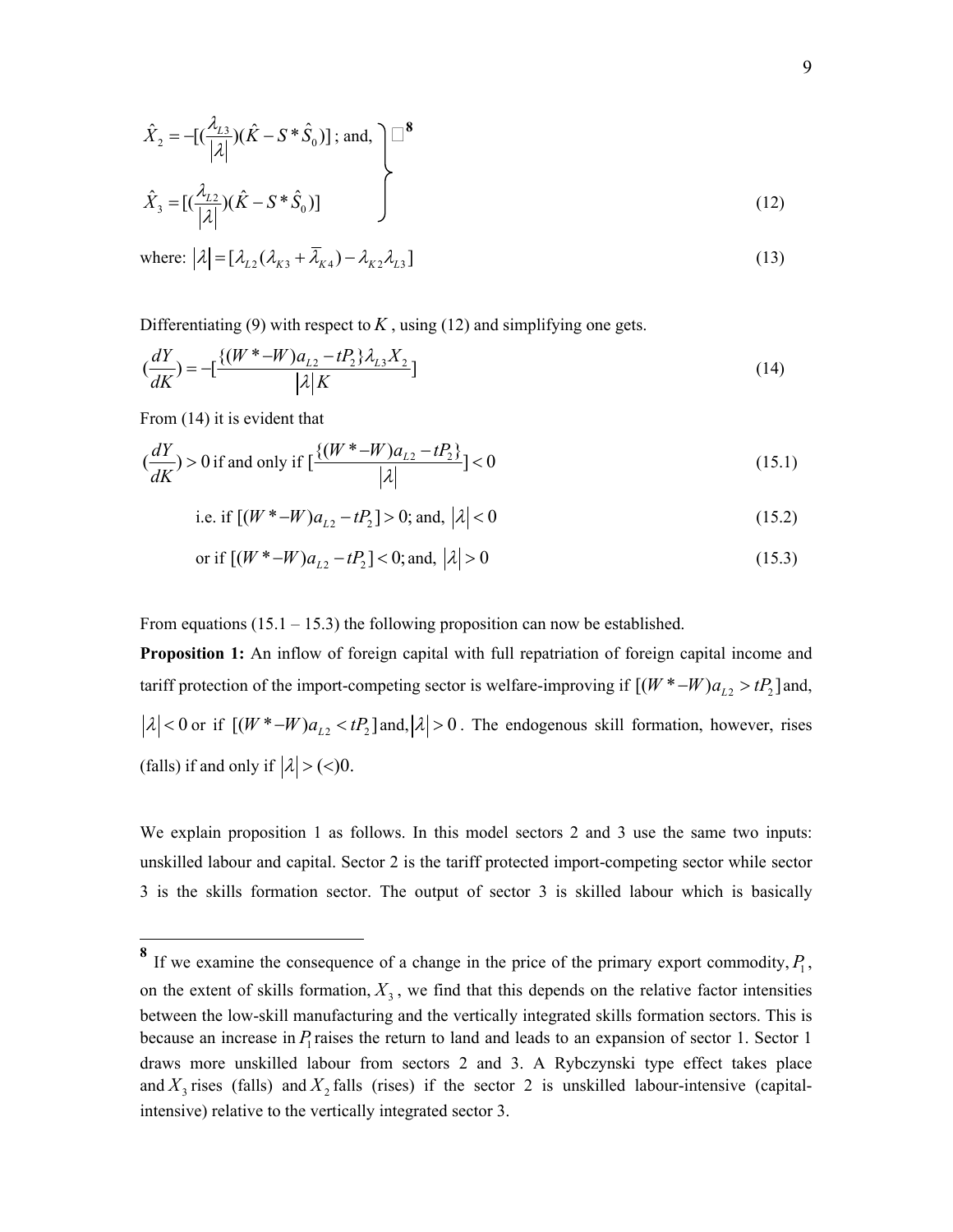endogenously transformed unskilled labour who have acquired skills. These workers in turn are used in tandem with capital to produce a high-skill commodity in sector 4. So  $X_3$  numbers of unskilled workers actually use capital both directly (in sector 3 in the process of skill formation) and indirectly (in sector 4 while producing the high-skill commodity). The import-competing sector (sector 2) is capital-intensive (unskilled labour-intensive) relative to the vertically integrated skills formation sector if  $|\lambda| < (> 0$ . An inflow of foreign capital that raises the aggregate capital endowment of the economy produces a *Rybczynski effect*. The importcompeting sector expands (contracts) and the skills formation sector contracts (expands) if the former sector is capital-intensive (unskilled labour-intensive) relative to sector 3. If sector 2 expands (contracts) the cost of tariff protection of the import-competing sector rises (falls) that works unfavorably (favorably) on national welfare. This may be called the *output effect (of sector 2)*. On the other hand, as the higher wage-paying sector 2 expands (contracts)**<sup>9</sup>** and the lower wage-paying sector 3 contracts (expands), the aggregate unskilled wage income rises (falls). This we call the *unskilled labour reallocation effect*, which produces a positive (negative) effect on welfare. So, two opposite forces on welfare are generated. The *labour reallocation effect* is given by the first term within the curly-brackets in right-hand side of (14) while the second term captures the *output effect (of sector 2)*. If the import-competing sector is capital-intensive the *labour reallocation effect* has to be stronger than the *output effect (of sector 2)* for welfare improvement. On the contrary, if the vertically integrated skills formation sector is capitalintensive for welfare improvement the *output effect* has to dominate over the *labour reallocation effect*. It should be noted that foreign capital enters into the education sector (sector 3) and endogenous skills formation in the economy rises if and only  $|\lambda| > 0$ .

Differentiating (9) with respect to  $S_0$ , using (12) and simplifying one obtains

$$
\left(\frac{dY}{dS_0}\right) = W_S + \left[ (W^* - W)a_{L2} - tP_2 \right] \left(\frac{\lambda_{L3}S^*X_2}{|\lambda|S_0}\right) \tag{16}
$$

From (12) it follows that

$$
\hat{X}_3 > (<0
$$
 as  $\hat{S}_0 < 0$  if and only if  $|\lambda| > (<0$  (17)

<sup>&</sup>lt;sup>9</sup> Note that in sector 2 unskilled workers receive the unionized wage,  $W^*$ , which is greater than the competitive unskilled wage,  $W$ , that their counterparts receive in sectors 1 and 3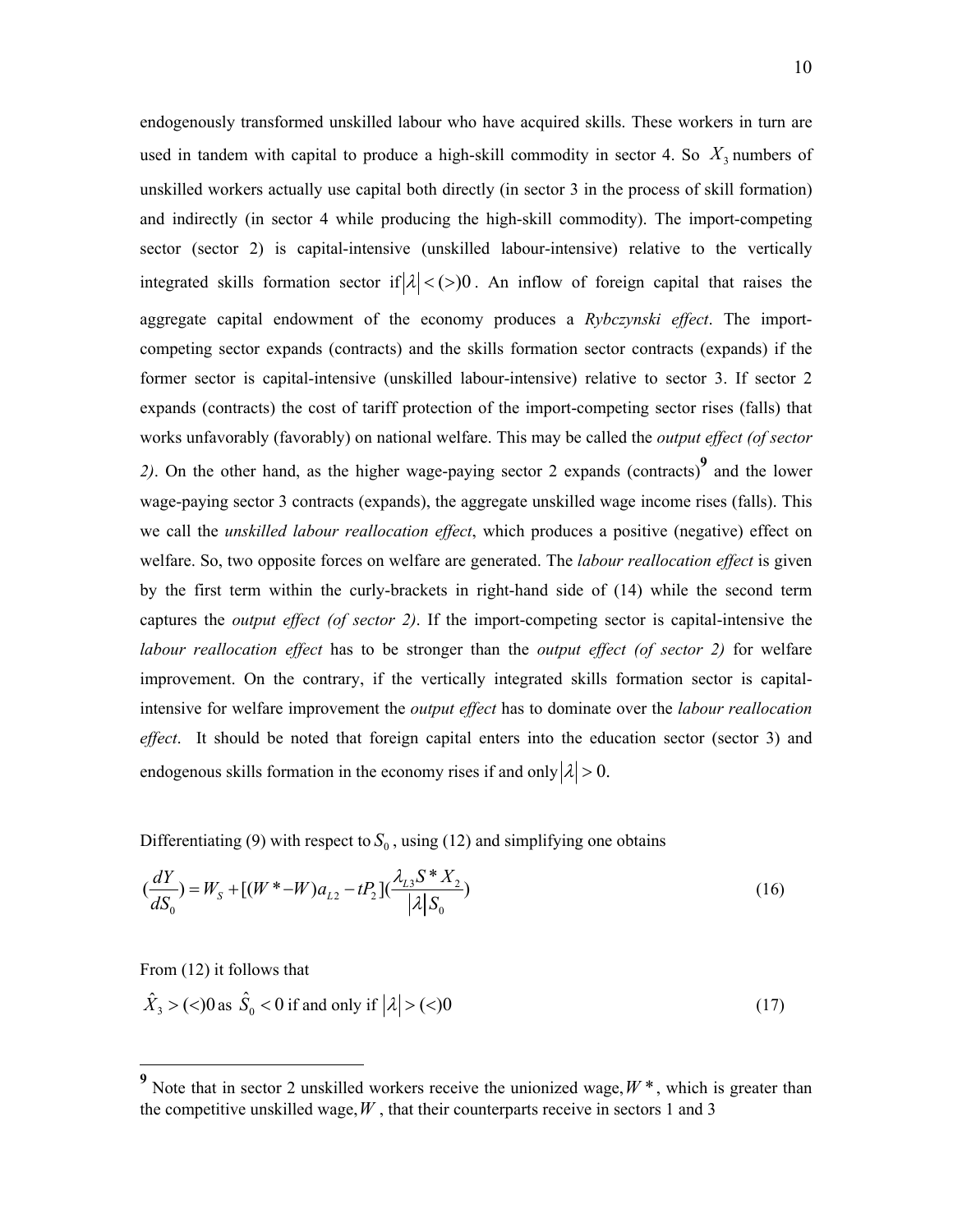From (16) and (17) the following proposition immediately follows.

**Proposition 2:** An emigration of skilled labour raises endogenous skill formation iff the vertically integrated education sector is capital-intensive. The economy's welfare may also improve as a consequence. If the economy's welfare rises the welfare of the non-migrants definitely rises.

Proposition 2 can be intuitively explained in the following fashion. An emigration of skilled labour leads to a contraction of the high-skill sector releasing capital to the other two sectors. The skill formation sector expands (contracts) and the tariff-protected import-competing sector contracts (expands) if the former (latter) sector is capital-intensive. We again have *output effect (of sector 2)* and *unskilled labour reallocation effect*. But apart from these two effects we now have another effect which we call the *factor endowment effect*. As the initial endowment of skilled labour has fallen the country's aggregate factor income falls by the extent of the forgone skilled wage. But the welfare of the economy may still improve if the combined magnitude of the *output* and *labour reallocation effects* is positive and exceeds the negative effect of the *factor endowment effect*. If it happens then the per capita income of all non-migrant workers unambiguously rises and their welfare improves as the size of population has fallen.

If one looks at (16) he finds that one of the necessary conditions for 0  $\left(\frac{dY}{dS}\right) < 0$ *dS*  $< 0$  to be negative is

that 
$$
\left[\frac{\{(W^*-W)a_{L2}-tP_2\}}{|\lambda|}\right] < 0
$$
. This is exactly the condition under which  $\left(\frac{dY}{dK}\right) > 0$ . So if

emigration of skilled labour is welfare-improving an inflow of foreign capital also improves social welfare. The reason for the similarity in the necessary condition is as follows. An emigration of skilled labour leads to a contraction of the high-skill sector (sector 4). This releases capital to the other two sectors that produces a *Rybczynski type effect*. Consequently, sector 2 expands (contracts) and the education sector contracts (expands) if sector 2 is more (less) capitalintensive than the vertically integrated education sector with respect to unskilled labour. An inflow of foreign capital also produces the same *Rybczynski effect* and that is why the necessary conditions are identical.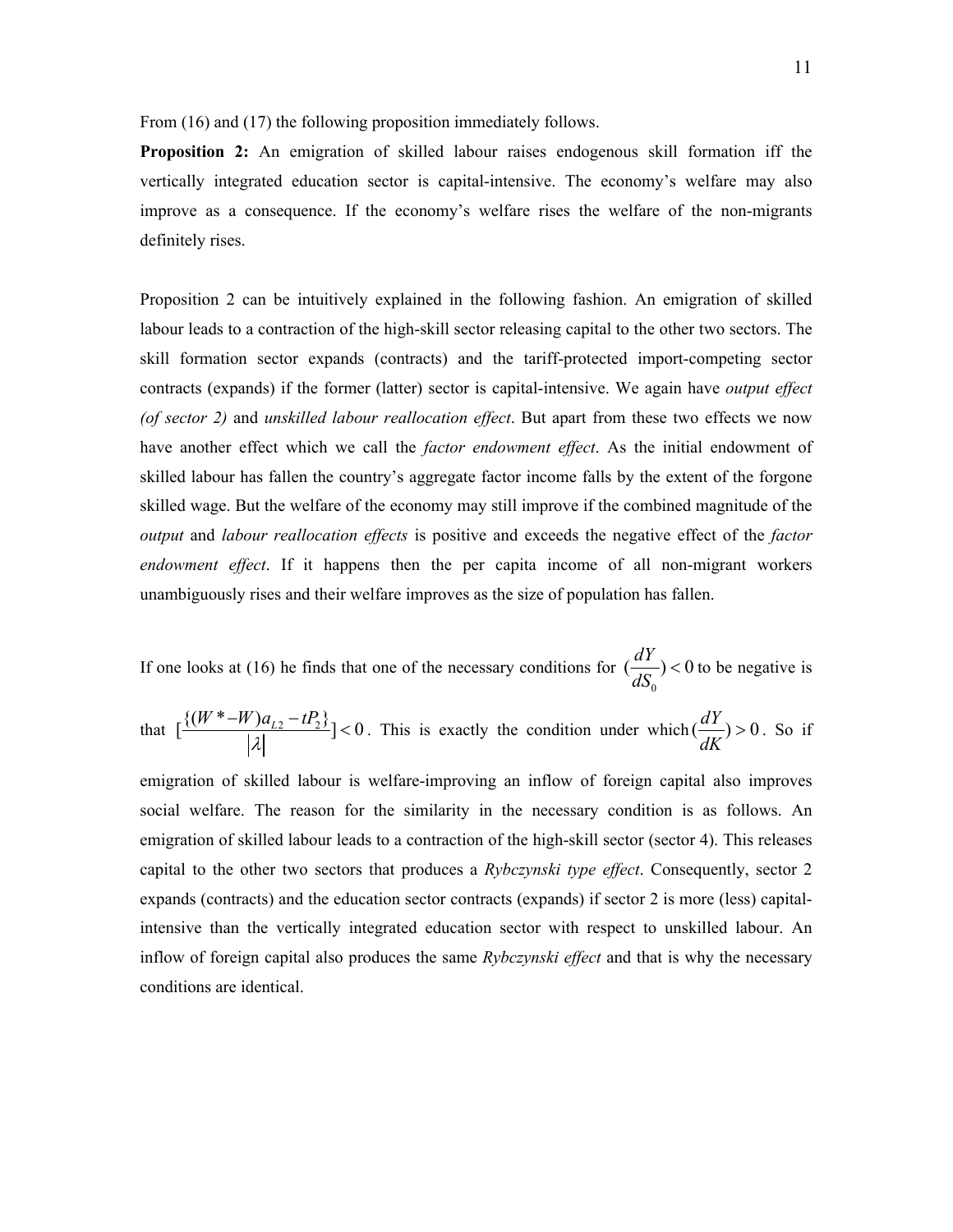# **4. Policy implications of results**

Higher economic growth and skills formation are two of the most important objectives in a developing economy. But how to achieve these objectives without hurting each other is an important task of the policymakers. The analysis of the papers has found that economic growth with foreign capital is possible in both the following situations:  $(1) [(W^* - W)a_{L2} - tP_2] > 0$ ; and,  $\lambda$  < 0 and (2)  $[(W^* - W)a_{L2} - tP_2]$  < 0; and,  $|\lambda| > 0$ . But higher skills formation results only when  $|\lambda| > 0$ . So the economy's twin objectives would be satisfied only in the second case. But what has to be done if the conditions are reverse? There is scope for government intervention in this situation. It should resort to labour market reform which would lower the unionized wage,  $W^*$  and help to satisfy the condition,  $[(W^* - W)a_{L2} - tP_2] < 0$ . An increase in the advalorem rate of tariff on sector 2 also serves the same purpose. On the other hand, a capital subsidy policy to either sector 3 or 4 or both and/or a wage subsidy to the unionized sector 2 and/or a tax on the use of capital in sector 2 may be undertaken so as to make  $|\lambda| > 0$ . The subsidies should be financed by non-distortionary taxes on factor incomes. Any combination of these policies, if undertaken, would ensure the fulfillment of the economy's twin objectives of achieving high economic growth with foreign capital and higher skills formation. These policies are equally effective in the case of an emigration of skilled labour. However, the magnitudes of different interventions required must depend on technological, institutional and trade-related factors of the economy in question.

# **5. Concluding remarks**

Globalization has considerably increased the international mobility of different factors of production. The developing economies are yearning for foreign capital and have been able to attract a substantial amount of foreign capital over the liberalized regime. After opening up of different key sectors to foreign capitalists the policymakers of these countries are thinking in terms of allowing the entry of foreign capital in higher education as well so as to bridge up the increasing gap between the demand for and the supply of skilled labour. The brain-drain of skilled labour is accentuating the problem of shortage of skilled labour. What consequences do these policies have on national welfare and endogenous skills formation are the issues that have been addressed in this paper in terms of a four sector general equilibrium model reasonable for a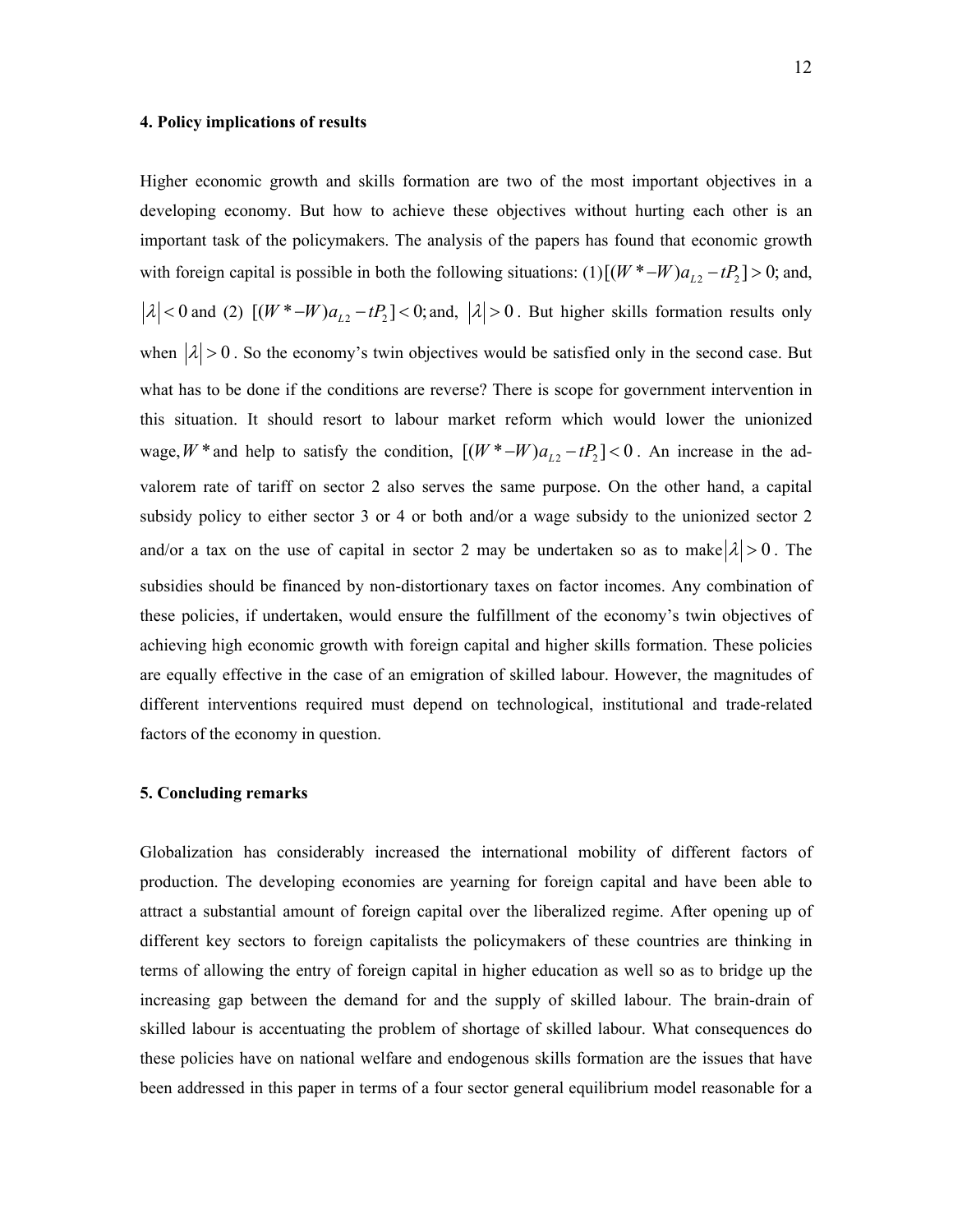developing country like India. The analysis of the paper has found that all these effects crucially depend on relative factor intensities of the low-skill manufacturing sector and the education sector and the degree of imperfection in the market for unskilled labour. Under reasonable conditions the paper has shown that both inflows of foreign capital and emigration of skilled labour may improve social welfare and increase the endogenous skills formation. However, if these lower welfare there is scope for government interventions. Measures like labour market reform, a protectionist policy and capital subsidy (or tax) to the appropriate sector may be resorted to improve national welfare and ensure higher skills formation.

# **References:**

Bhagwati, J.N. and C. Rodriguez (1975): 'Welfare-theoretical analyses of the brain drain', *Journal of Development Economics*, 2: 195-221.

Brecher, R.A. and Alejandro, C.F. Diaz (1977): 'Tariffs, foreign capital and immiserizing growth', *Journal of International Economics*, Vol. 7, pp. 317-322.

Chandra,V. and Khan, M. A. (1993): 'Foreign investment in the presence of an informal sector', *Economica*, Vol. 60, pp. 79-103.

Chaudhuri, S. (2007): 'Foreign capital, welfare and unemployment in the presence of agricultural dualism', *Japan and the World Economy* 19(2), 149-165.

Chaudhuri, S. (2005): 'Labour market distortion, technology transfer and gainful effects of foreign capital', *The Manchester School* 73(2), 214-227.

Chaudhuri, S. and Yabuuchi, S. (2007): 'Economic liberalization and wage inequality in the presence of labour market imperfection', *International Review of Economics and Finance* 16, 592-603.

Feenstra, R. C., and Hanson, G. H. (1996): 'Foreign investment, outsourcing and relative wages'. In R. C. Feenstra, G. M. Grossman, and D. A. Irwin (Eds.), Political economy of trade policies: Essays in honor of J. N. Bhagwati (pp. 89-127). Cambridge, MA: MIT Press.

Grinols, E. L. (1991): 'Unemployment and foreign capital: the relative opportunity cost of domestic labour and welfare', *Economica*, Vol. 57, pp. 107-121.

Kar, S. and Beladi, H. (2004): 'Skill formation and international migration: welfare perspective of developing countries', Japan and the World Economy 16, 35-54.

Khan, M. A. (1980): 'Dynamic stability, wage subsidies, and the generalized Harris-Todaro model', *Pakistan Development Review* 19, 1-24.